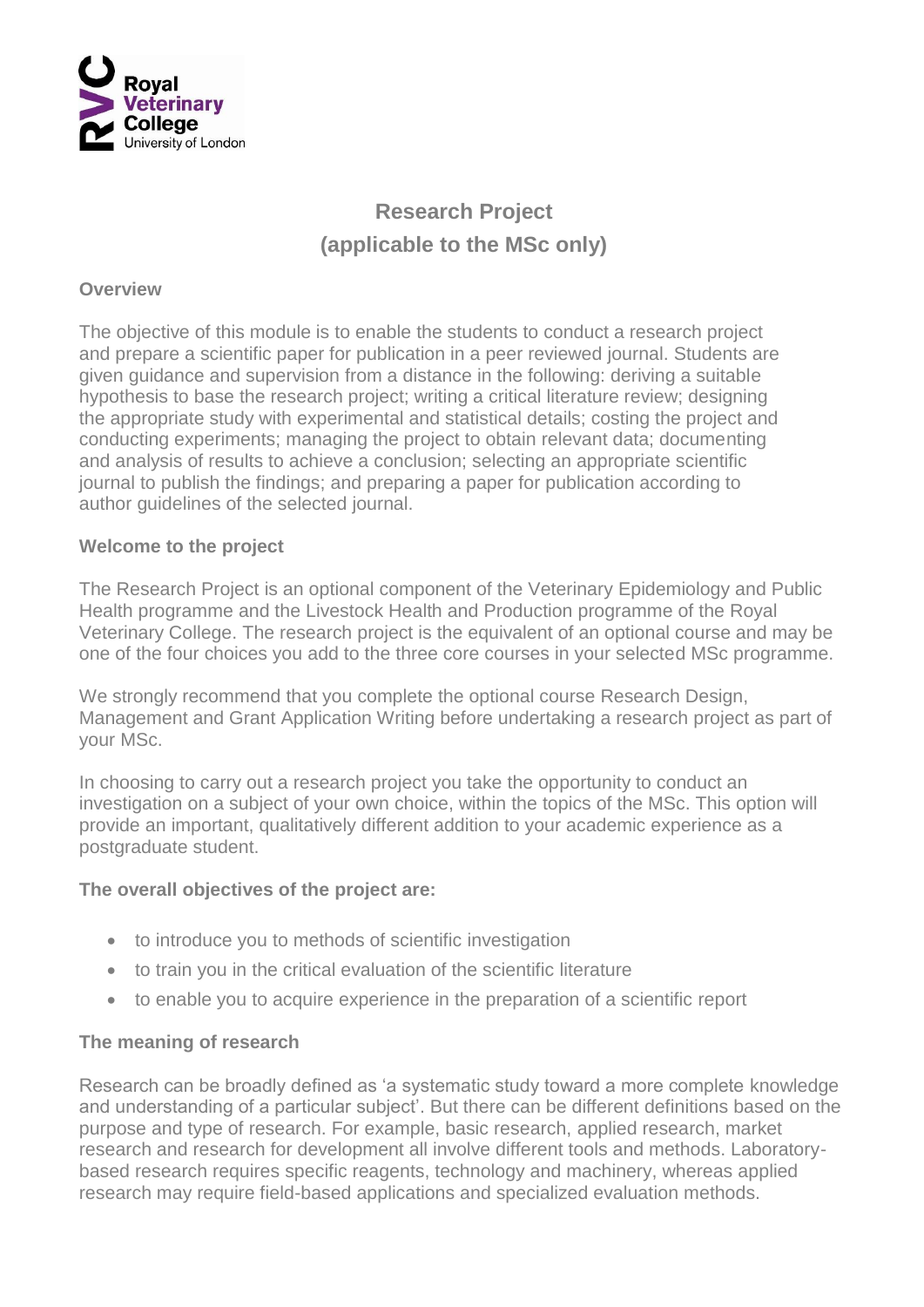The importance of conducting a research project as part of the MSc programme is to train you as an independent researcher. As a final outcome you will be able to prepare a scientific paper for publication in a peer-reviewed journal. From a wider perspective, the experience you gain from this part of the programme will equip you with the skills to undertake further research projects at your own workplace and/or within your own country.

# **What will you learn from your research project?**

By the end of this project you should be able to:

- form a suitable hypothesis on which to base a research project
- write a critical literature review
- design an appropriate study with experimental and statistical details
- cost a project and conduct experiments
- manage a project in order to obtain relevant data
- document and analyse the results to achieve a conclusion
- select an appropriate scientific journal to publish the findings
- prepare a paper for publication according to the author guidelines of the selected journal.

# **Project structure**

Once you have received approval of your project outline from the Programme Director, you can proceed with the work, which can be divided into the following three main phases:

## **Phase 1: Preparing the Research Proposal**

In this first stage you will select the research question, based on the feasibility of completing the project within the time and budget available to you. Having determined your research question, you will then undertake a preliminary literature review as part of the process of drafting a project plan with timelines and specified research methods. You will then submit this draft proposal to the Programme Director for approval.

## **Phase 2: Conducting the Research**

Once your proposal is approved, you will carry out your study based on the project plan that has been agreed. You are expected to monitor your progress against the plan and there will be a mid-term evaluation to check that you are on track.

# **Phase 3: Report Writing and Submission**

In the final stage you will prepare your report and submit it for evaluation, with your full literature review. You should select a journal for publication of the scientific report as a technical paper.

Before your report can be submitted to any scientific journal for publication, the work must be discussed and draft manuscripts lodged for scrutiny and approval with your supervisor(s), who will have the right to veto submission. Undertaking a research project under supervision implies acceptance of these conditions.